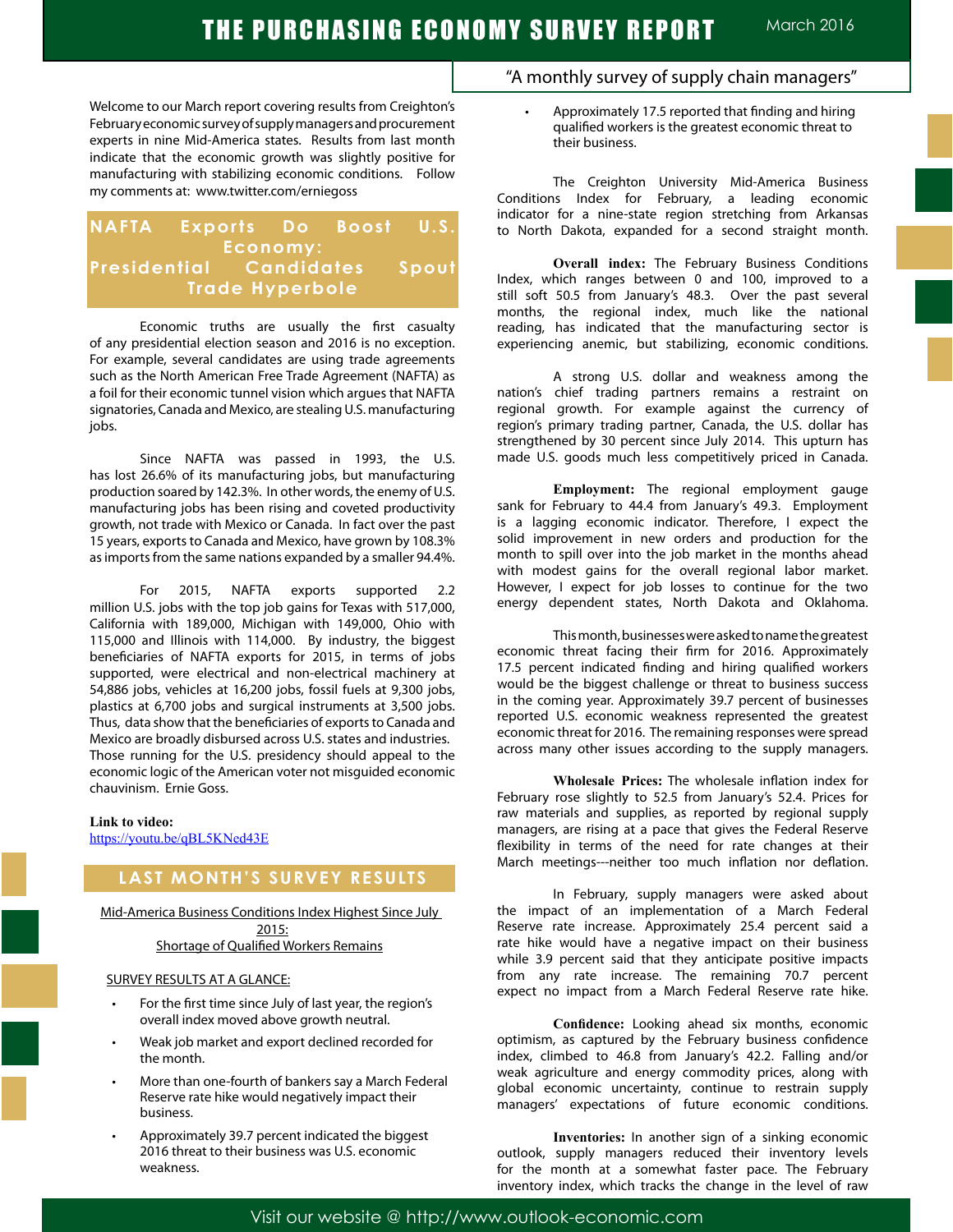# THE PURCHASING ECONOMY SURVEY REPORT March 2016

# THE PURCHASING ECONOMY SURVEY REPORT

|             | "A monthly survey of supply chain managers"                                                                                                                              |
|-------------|--------------------------------------------------------------------------------------------------------------------------------------------------------------------------|
| 16.         |                                                                                                                                                                          |
| nic         | <b>Goss Eggs</b><br>(Recent Dumb Economic Moves)                                                                                                                         |
| o a<br>the  | The two Democratic presidential candidates went on                                                                                                                       |
| ion         | record indicating that each would stop natural gas                                                                                                                       |
| 2.9,<br>าลร | fracking in the U.S. Clinton said, "By the time we get                                                                                                                   |
| :nt.        | through all of my conditions, I do not think there will                                                                                                                  |
| the         | be many places in America where fracking will continue                                                                                                                   |
| วนt         | to take place". But thanks to fracking, natural gas prices<br>in the U.S. have fallen by 60% since 2008 saving the                                                       |
| to          | American consumer \$32 billion annually. Can low income                                                                                                                  |
| ate<br>ear. | Americans afford this policy?                                                                                                                                            |
|             | Survey results for October will be released on the first business<br>day of next month, Apr. 1.                                                                          |
| :he<br>ars. | Follow Goss on twitter at http://twitter.com/erniegoss<br>For historical data and forecasts visit our website at:<br>http://www2.creighton.edu/business/economicoutlook/ |
| me<br>ınd   |                                                                                                                                                                          |
| 16,         |                                                                                                                                                                          |
| าth         |                                                                                                                                                                          |
|             |                                                                                                                                                                          |
| ınd         |                                                                                                                                                                          |
|             |                                                                                                                                                                          |
| ers         |                                                                                                                                                                          |
| s to        |                                                                                                                                                                          |
| 11          |                                                                                                                                                                          |
|             |                                                                                                                                                                          |
| ice         |                                                                                                                                                                          |
| ٥d          |                                                                                                                                                                          |
| ınd         |                                                                                                                                                                          |
| get         |                                                                                                                                                                          |
| / in        |                                                                                                                                                                          |
| ury         |                                                                                                                                                                          |
| y is        |                                                                                                                                                                          |
| her         |                                                                                                                                                                          |
| J.S.        |                                                                                                                                                                          |
| oor         |                                                                                                                                                                          |
| ery         |                                                                                                                                                                          |
| e of        |                                                                                                                                                                          |
| ıeir        |                                                                                                                                                                          |
|             |                                                                                                                                                                          |

#### "A monthly survey of supply chain managers"

March 2016

materials and supplies, dropped to 48.4 from 49.3 in January.

**Trade:** The new export orders improved to a still weak 46.1 from 40.0 in January. The import index for February slipped to 50.1 from January's 53.1. The strong U.S. dollar, making U.S. goods less competitively priced abroad, and a weaker global economy, remain obstacles to improvements in export orders. On the other hand, the strong dollar, making foreign goods more competitively priced in the U.S. boosted imports above growth neutral for the month.

**Other components:** Components of the February Business Conditions Index were new orders at 52.5, up from 43.7 in January; production or sales moved higher to 54.2 from January's 45.3; and delivery speed of raw materials and supplies dipped to 53.2 from last month's 53.9.

The Creighton Economic Forecasting Group has conducted the monthly survey of supply managers in nine states since 1994 to produce leading economic indicators of the Mid-America economy. States included in the survey are Arkansas, Iowa, Kansas, Minnesota, Missouri, Nebraska, North Dakota, Oklahoma and South Dakota.

The forecasting group's overall index, referred to as the Business Conditions Index, ranges between 0 and 100. An index greater than 50 indicates an expansionary economy over the course of the next three to six months. The Business Conditions Index is a mathematical average of indices for new orders, production or sales, employment, inventories and delivery lead time. This is the same methodology, used since 1931, by the Institute for Supply Management, formerly the National Association of Purchasing Management.

### **MID-AMERICA STATES**

#### **ARKANSAS**

The state's February overall index, or leading economic indicator, sank to 46.1 from January's 50.1. Components of the index from the monthly survey of supply managers were new orders at 46.0, production or sales at 47.6, delivery lead time at 46.7, inventories at 42.4, and employment at 47.8. Over the past 12 months, Arkansas has lost 4,500, or 2.9 percent of its manufacturing jobs. Our surveys over the past month indicate these job losses will continue, but at a slower pace in the next three to six months. These losses will reduce overall state job growth.

#### IOWA

The February Business Conditions Index for Iowa climbed to a positive 51.3 from 50.3 in January. Components of the index from the monthly survey of supply managers were new orders at 51.3, production or sales at 53.0, delivery lead time at 52.0, employment at 50.2, and inventories at 49.8. Over the past 12 months, the state has lost 1,700, or 0.8 percent of its manufacturing jobs. Our surveys over the past month indicate the manufacturing sector is now gaining jobs, but at a very slow pace. These slight gains will spill over into the broader state economy with moderate job gains for the overall economy.

#### **KANSAS**

The Kansas Business Conditions Index for February rose to 52.3 from 50.7 in January. Components of the leading economic indicator from the monthly survey of supply managers were new orders at 52.2, production or sales at 53.9, delivery lead time at 52.9, employment at 48.0, and inventories at 55.0. Over the past 12 months, the state has added a slight 400, or 0.2 percent, to its manufacturing job base. Our surveys over the past several months indicate the manufacturing sector is continues to add jobs, but at a very slow pace. These slight gains will spill over into the broader state economy with moderate job gains for the overall state economy.

#### **MINNESOT**

The February Minnesota Business Conditions Index climbed to 52.1 from January's 50.1. Components of the index from the monthly survey of supply managers were new orders at 52.0, production or sales at 53.7, delivery lead time at 52.8, inventories at 52.3, and employment at 49.5. Over the past 12 months, Minnesota has lost a slight 200, or 0.1 percent of its manufacturing jobs. Our surveys over the past several months indicate the manufacturing sector is now gaining jobs, but at a very slow pace. These slight gains will spill over into the broader state economy with moderate job gains for the overall state economy through the second quarter.

- The U.S. added 242,000 jobs for February and t unemployment rate stood at its lowest level in 8 yea
- According to the latest Case-Shiller index, U.S. hor prices advanced by 5.7% between December 2014 a December 2015.
- U.S. ethanol exports had a strong start in January 2016 expanding 7% over December volumes to a 14-mon high.

- Average hourly earnings for February fell 3 cents and were up a weak 2.2% from one year earlier.
- Both the U.S. and Creighton survey of supply manage indicate that the manufacturing economy continues limp along but it does appear to have stabilized.
- • U.S. January exports fall to lowest level since mid-2011 as the U.S. trade deficit climbs 2.2% to \$45.7 billion.

#### MISSOURI

- CPI: On April 14, the BLS will release the consumer pr indices for March. The core CPI, which excludes foe and energy, increased 2.2% between January 2015 and January 2016. This is above the Federal Reserve's target and will push the Fed to raise rates more aggressively 2016.
- **The Yield Curve:** The yield on the 10-year U.S. Treasure is now 1.83% and the yield on the 2-year U.S. Treasury now 0.88% for a gap or yield difference of 0.95%. Furth reductions in the difference are warnings of slowing U economic growth.
- **The Jobs Report:** On April 1, the Bureau of Lab Statistics will report March jobs report. Another ve strong report (200,000 jobs and unemployment rate 4.8%) will push the Federal Reserve to raise rates at the April 26-27 meetings.

The February Business Conditions Index for Missouri increased to 52.3 from January's 47.7. Components of the index from the survey of supply managers were new orders at 52.3, production or sales at 54.0, delivery lead time at 56.3, inventories at 55.3, and employment at 44.2. Over the past 12 months, the state has added 1,200 manufacturing jobs for a gain of 0.5 percent. Our surveys over the past several months indicate the manufacturing sector is now shedding jobs, but at a very slow pace. I expect recent additions to new orders to translate into jobs gains for the broader state economy with moderate job gains for the overall state economy through quarter two of this year.

#### NEBRASKA

February's Business Conditions Index for the state slumped to 47.2 from January's regional high of 54.3. Components of the index from the monthly survey of supply managers were new orders at 47.1, production or sales at 48.7, delivery lead time at 57.1, inventories at 43.4, and employment at 39.8. Over the past 12 months, the state has lost 2,300, or 2.4 percent of its manufacturing jobs. Our surveys over the past month indicate that these job losses will continue, but at a slower pace in the next three to six months. These losses will reduce overall state job growth close to zero for the state through quarter two of this year.

#### NORTH DAKOTA

North Dakota's leading economic indicator for February remained below growth neutral 50.0. The Business Conditions Index for the month increased to 46.4 from January's 41.3. Components of the overall index from the monthly survey of supply managers were new orders at 46.3, production or sales at 47.9, delivery lead time at 56.1, employment at 39.2, and inventories at 42.7. Over the past 12 months, the state has lost 1,300, or 4.9 percent of its manufacturing jobs. Our surveys over the past month indicate these job losses will continue, but at a slower pace in the next three to six months. These losses will push overall job growth into negative territory for the second quarter of 2016.

#### OKLAHOMA

The February Business Conditions Index for Oklahoma slumped below growth neutral for a tenth straight month. The index from a monthly survey of supply managers fell to 39.4 from 48.3 in January. Components of the February survey of supply managers were new orders at 39.3, production or sales at 40.6, delivery lead time at 47.5, inventories at 36.3, and employment at 33.3. Over the past 12 months, the state has lost 8,900, or 6.4 percent of its manufacturing jobs. Our surveys over the past month indicate these job losses will continue, but at a slower pace in the next three to six months. These losses will push overall state job growth into negative territory for the second quarter of 2016.

#### SOUTH DAKOTA

L

Ĩ

For a second straight month, South Dakota's leading econon indicator rose above the growth neutral threshold of 50.0 to regional high of 57.4 from January's 51.3. Components of t overall index for February were new orders at 61.1, production or sales at 61.2, delivery lead time at 59.6, inventories at 52 and employment at 52.3. Over the past 12 months, the state h added 400 manufacturing jobs for a slight gain of 0.9 perce Our surveys over the past several months indicate that the manufacturing sector continues to add manufacturing jobs, b at a very slow pace. I expect recent additions to new orders translate into gains for the broader state economy with moderations job gains for the overall economy through quarter two of this ye

## **THE BULLISH NEWS**

## **THE BEARISH NEWS**

## **WHAT TO WATCH**